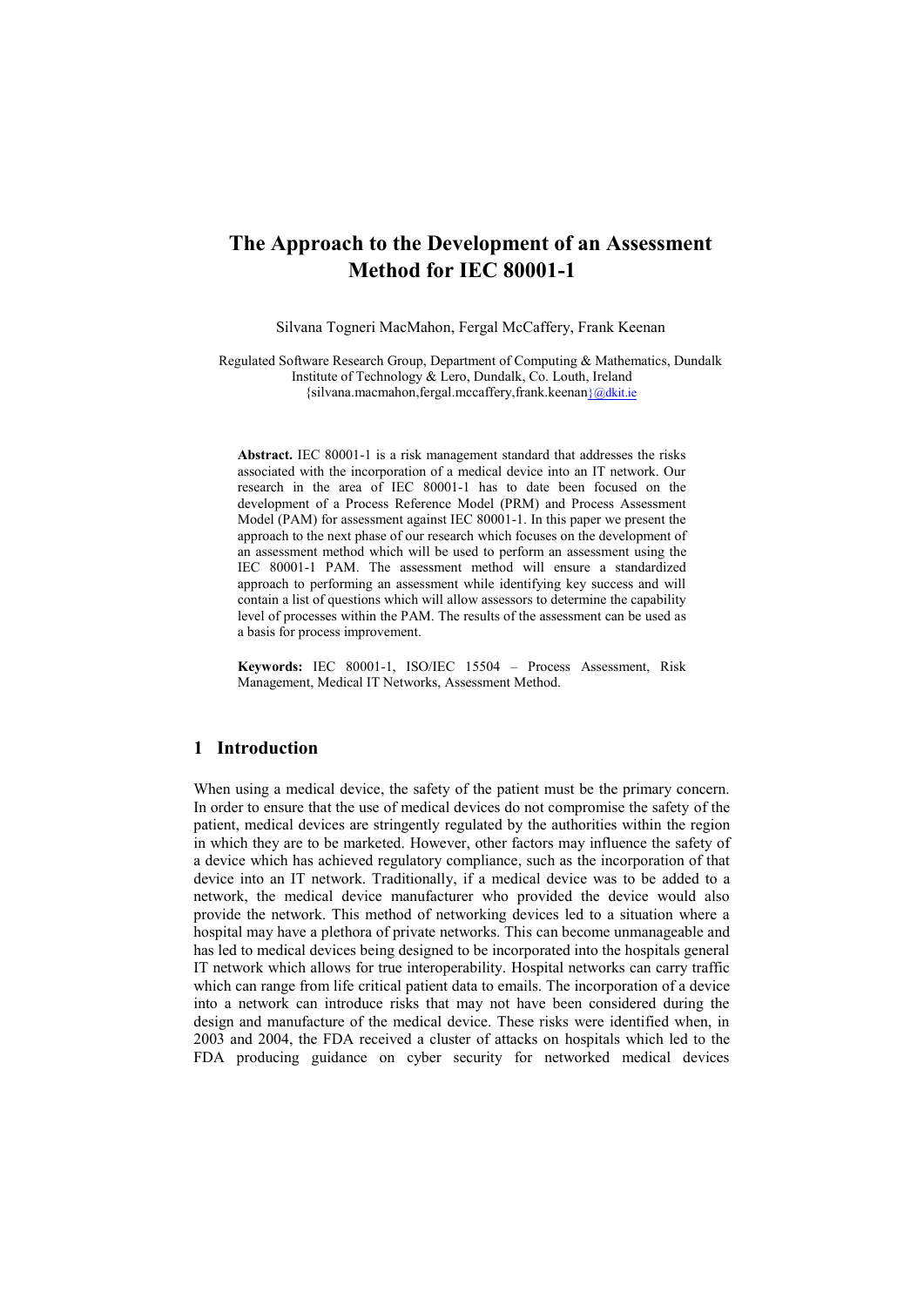incorporating off the shelf software [\[1\]](#page-10-0). During the preparation of this guidance it was recognized that the whole area of networking of medical devices would need to be reviewed. To be effective, a standard would need to be addressed not only to medical device manufacturers but also to the HealthCare Delivery Organizations (HDO) who were responsible for the establishment and maintenance of these networks and to providers of other IT technology who may be the providers of the hospitals general IT network. This was to be the origin of IEC 80001-1: Application of risk management for IT-networks incorporating medical devices - Part 1: Roles, responsibilities and activities [\[2\]](#page-10-1). IEC 80001-1 is a risk management standard which addresses the risks specifically associated with the incorporation of a medical device into an IT network. IEC 80001-1 advocates a life cycle approach to risk management and emphasizes the need for a new level of cooperation and communication among all parties involved in the performance of risk management activities [\[3\]](#page-10-2). Risk management activities are performed in order to preserve the 3 key properties of the network – Safety, Effectiveness and Data and System Security. Safety ensures that harm is not caused to the patient or to the user of the medical device. Effectiveness is the ability of the device to produce the intended result from the usage of the medical device for the patient and the HDO. Data and System Security is concerned with ensuring that information assets are protected from degradation in terms of availability, confidentiality and integrity. The standard is addressed to Responsible Organisations (ROs), Medical Device Manufacturers (MDMs) and Providers of Other IT Technology (POs). An RO is defined as an entity, usually a HDO, responsible for the establishment and maintenance of a medical IT network. Currently, there is no method by which HDOs can assess the capability of their risk management processes against the requirements of IEC 80001-1. Section 2, of this paper presents the PRM and PAM which has been developed to facilitate assessment against the requirements of IEC 80001-1. An assessment cannot be completed using the using a PRM and PAM alone but requires in addition the use of an assessment method. Section 3, details the approach to the development of an assessment method which (in conjunction with the PAM) may be used to assess against IEC 80001-1. Section 4, presents the conclusions of this paper and also presents future work in this area.

## **2 IEC 80001-1 PRM and PAM**

### **2.1 Approach to the Development of the PRM and PAM for IEC 80001-1**

Research to date has focused on the development of a PRM and PAM for IEC 80001- 1. In order to develop the PRM and PAM, a review of the requirements of IEC 80001- 1 was undertaken. Once these requirements were understood, it was necessary to determine the approach of how these requirements were to be organised to form the PRM and PAM. ISO/IEC 15504 -2 [\[4\]](#page-10-3), sets out the requirements for the development of PRMs and PAMs. ISO/IEC 15504-5 [\[5\]](#page-10-4) provides an exemplar PAM for the processes which are contained in ISO/IEC 12207 [\[6\]](#page-10-5). These standards were reviewed to ensure that the PRM and PAM which were developed for IEC 80001-1 would be compliant with the requirements of SPICE.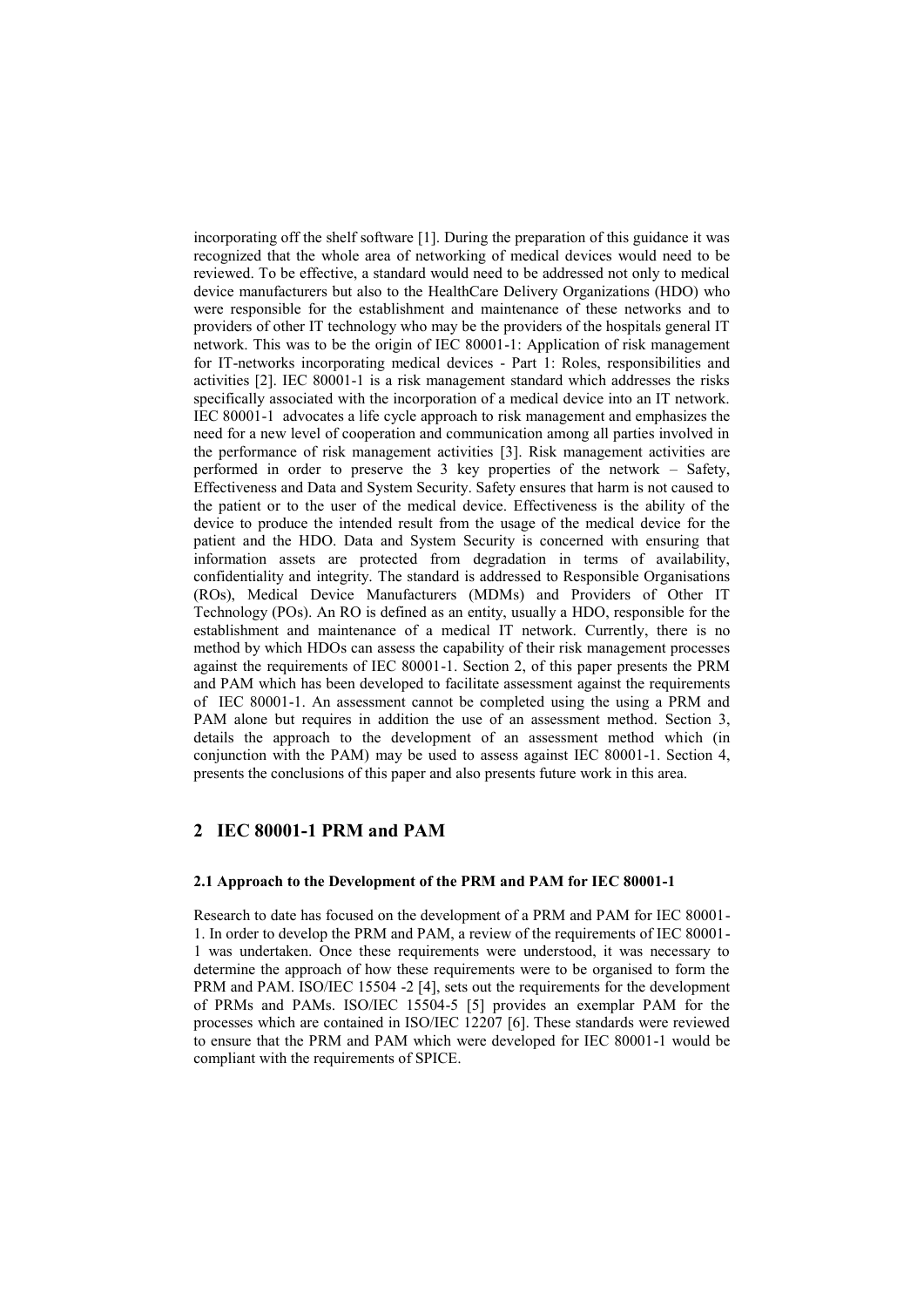IEC 80001-1 takes a life cycle approach to risk management. IEC 80001-1 is similar to ISO/IEC 20000-1 Information technology - Service management - Part 1: Service management system requirements [\[7\]](#page-10-6) and ISO/IEC 20000-2 Information technology - Service management - Part 2: Guidance on the application of service management systems [\[8\]](#page-10-7) which also take a life cycle approach but do so in the context of Service Management. In order to develop the PRM and PAM, a review of the development of assessment models and methods for these Service Management standards was undertaken. The research focused on models which are compliant with the requirements of ISO/IEC 15504-2 and particularly focused on the method of development of the Tudor IT Service Management Process Assessment (TIPA) [\[9\]](#page-11-0). TIPA can be used for assessment against ISO/IEC 20000 or another Service Management standard – the Information Technology Infrastructure Library (ITIL) [\[10,](#page-11-1) [11\]](#page-11-2). The TIPA model no longer updates the PAM for assessment against ISO/IEC 20000 but was used as an input for the development of ISO/IEC TS 15504-8 [\[12\]](#page-11-3) which is the international standard for assessment against ISO/IEC 20000. This model was reviewed for its applicability to the requirements of IEC 80001-1 and was also reviewed from the perspective of the approach that was taken to the development of the model.

While ISO/IEC 15504-2 is detailed in terms of the requirements for PRMs and PAMs it does not provide guidance on how to organise domain requirements in a way that can produce an ISO/IEC 15504-2 compliant PRM or PAM. This was recognised during the development of TIPA and the TIPA transformation process was developed to address this need [\[13,](#page-11-4) [14\]](#page-11-5). The TIPA transformation process is a goal oriented requirements engineering technique which can be used to produce PRMs and PAMs. The transformation process also takes into account the requirements of ISO/IEC TR 24774 Systems and software engineering - Life cycle management - Guidelines for process description [\[15\]](#page-11-6) which provides guidance on how the most common elements of processes should be described. Based on the successful use of the TIPA transformation process in the development of an assessment model for ISO/IEC 20000, the TIPA transformation process was used in the development of the PRM and PAM for IEC 80001-1 which are described in the following sections of this paper.

#### **2.2 IEC 80001-1 PRM**

This section of the paper describes the IEC 80001-1 PRM. Using the approach detailed in the section above, the IEC 80001-1 was developed to describe the risk management processes which are contained within IEC 80001-1. The IEC 80001-1 PRM contains 14 processes. These processes are divided into 2 process categories. The Primary Process Category contains processes which are implemented in the performance of risk management activities while the Organisational Process category is concerned with the planning of the performance of the risk management activities contained within the Primary Process Category. The representation of standards in the PRM for IEC 80001-1, follows the same "Plan, Do, Check, Act" approach that is used in the PRM for ISO/IEC TR 20000-4 Information technology - Service management - Part 4: Process reference model [\[16\]](#page-11-7). This approach is maintained due to the lifecycle approach which is used in both standards. The processes within the PRM are shown in the figure 1.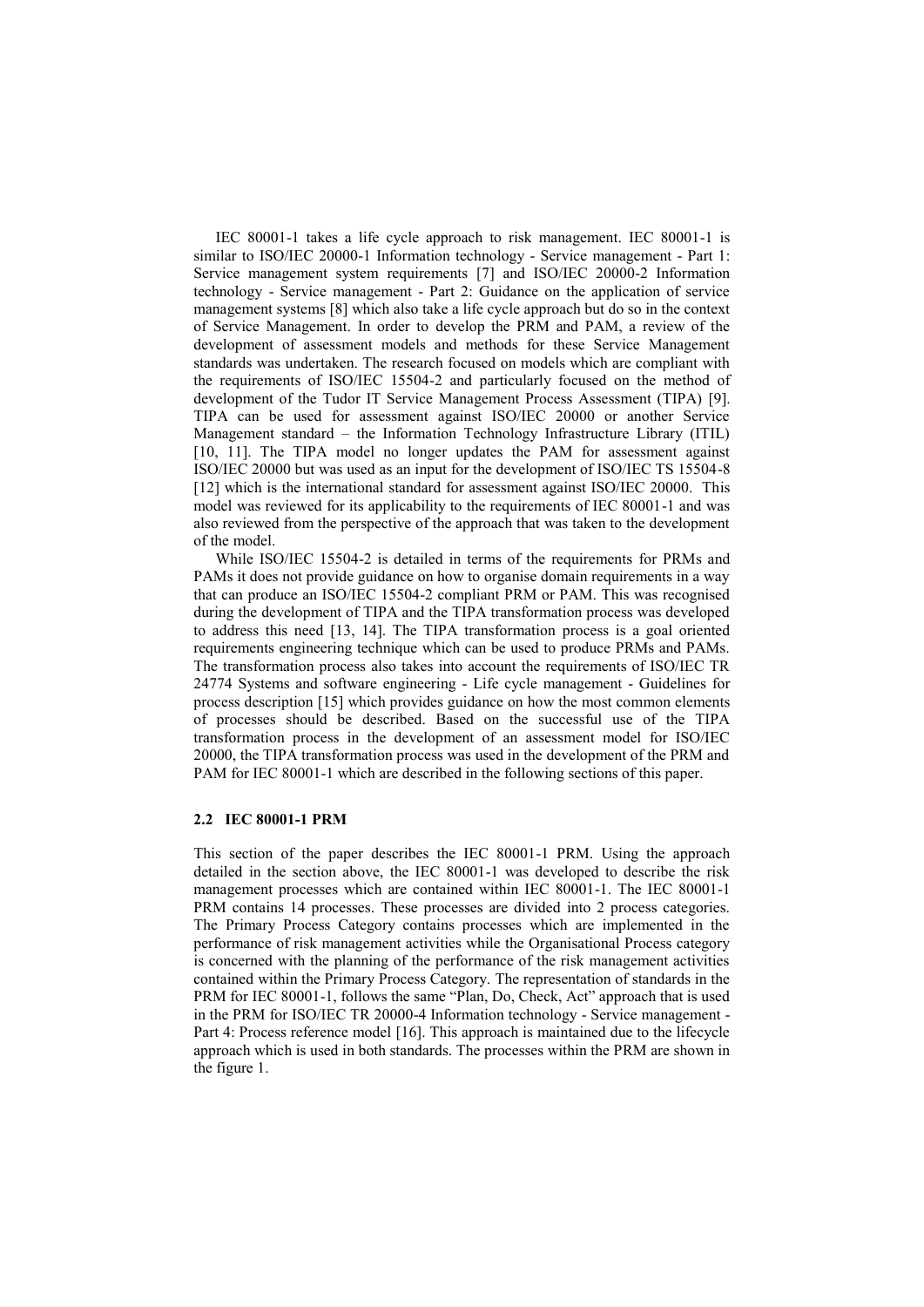

**Fig. 1.** Processes within the IEC 80001-1 PRM showing process categories, process groups and "Plan, Do, Check, Act" Approach.

Organisational processes are contained within 2 process groups within the "Plan" section of the lifecycle while the remaining 3 process groups contain the Primary processes. As illustrated within figure 1, the RO, MDM and OP are involved in risk management activities throughout the lifecycle. Each of the 14 processes is described in terms of the process purpose and the process outcomes. The descriptions of the processes are compliant with the requirements of ISO/IEC 15504-2 and ISO/IEC TR 24774. The PRM provides a description of the processes that will be assessed by the PAM.

### **2.3 IEC 80001-1 PAM**

The PAM extends the PRM with the addition of a measurement framework. The addition of the measurement framework, as described in ISO/IEC 15504-2, can be used as the basis for an assessment through which the capability level of the process can determined. The results of the assessment can identify strengths and weaknesses within the performance of the process which can then be used as the basis for process improvement. To allow the capability level of the process to be determined, the descriptions of processes within the PRM are extended to include base practices and work products. A base practice is an activity that is performed in order to achieve the process purpose. A work product is used or produced during the performance of the process.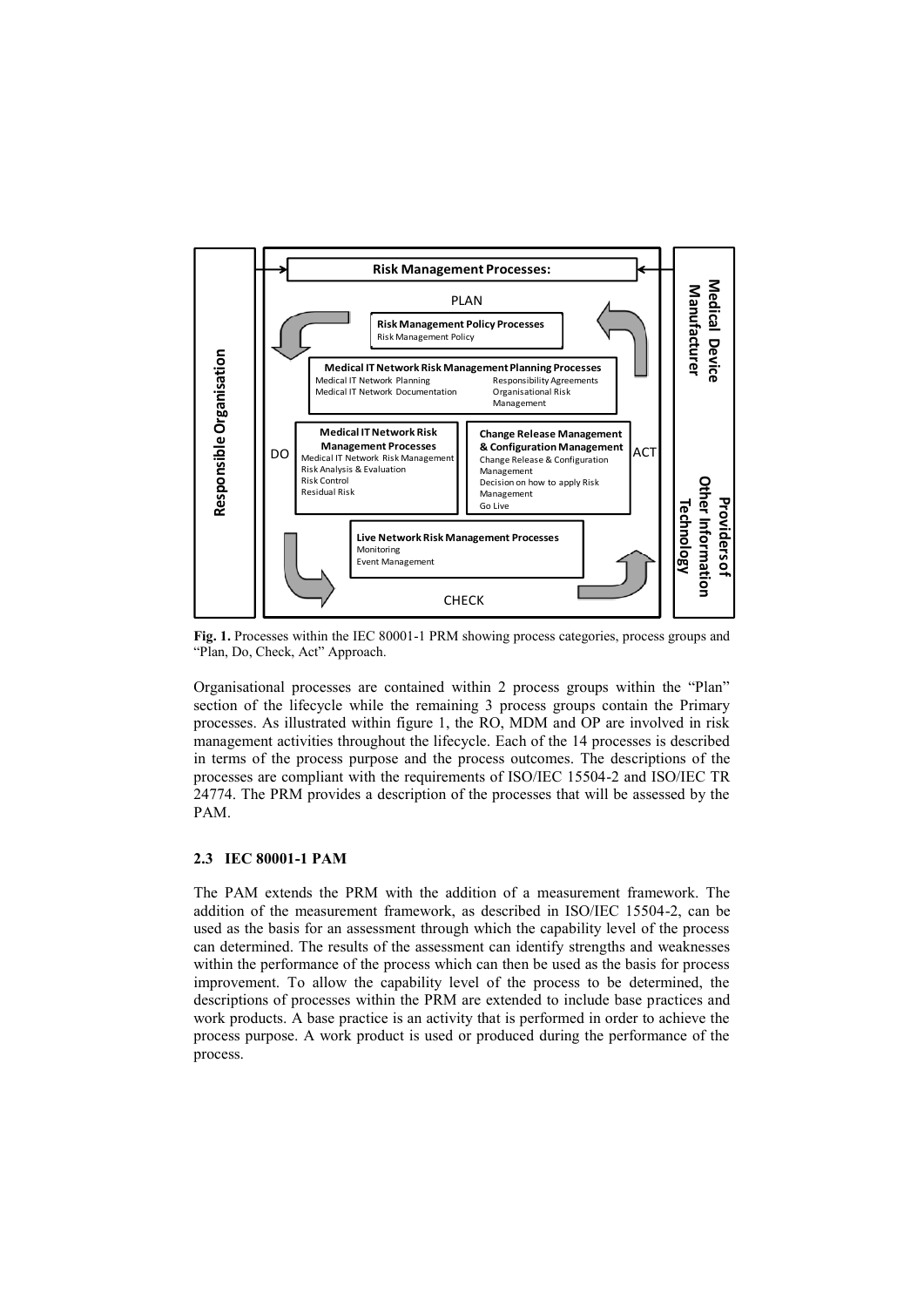The IEC 80001-1 PAM can be used for assessment of all 14 processes within the IEC 80001-1 PRM. In accordance with the requirements of ISO/IEC 15504-2, Table A.1 in Annex A shows the mapping of the processes within the PRM to the PAM. The IEC 80001-1 PAM maintains traceability from the requirements of IEC 80001-1 to the outcomes of the process, the base practices to achieve the outcomes and the work products used or produced during the implementation of the process. This traceability is shown in Annex C of the IEC 80001-1 PAM.

The IEC 80001-1 PAM described in this paper was presented at the September 2012 meeting of IEC SC 62A JWG7 standards meeting in Vienna and as a result the PAM has been raised as a New Work Item Proposal in January of 2013 and will be circulated to member states for comment. The final PAM is scheduled for inclusion as part of the IEC 80001-1 family of standards.

## **3 Approach to the development of the Assessment Method for IEC 80001-1**

In order to perform an assessment against the requirements of IEC 80001-1, a PRM and PAM are not sufficient. An assessment method is also required. An assessment method provides details on the organizations performance through using a set of questions (related to each process) to enable the assessor to determine the capability level at which the process is being performed. In order to develop the assessment method to accompany the IEC 80001-1 PRM and PAM, a number of factors will need to be considered which are discussed in section 3.1.

## **3.1 IEC 80001-1 Assessment Method – Goals and Concerns**

The goal of the PAM is to allow ROs to assess the capability of risk assessment processes which have been used to manage the risks associated with the incorporation of a medical device into an IT network. However risk management activities are not performed by the medical IT network risk manager in isolation. In order to perform risk management activities effectively, requires input from all risk management stakeholders. This not only requires communication between the RO and MDMs and POs but also requires a high level of communication within the RO among risk management stakeholders. These stakeholders can include clinicians, IT department staff and bio medical departments. The development of an assessment method for the IEC 80001-1 PAM will need to address all risk management activities from the perspective of these groups.

An RO is defined within IEC 80001-1 as an entity responsible for the establishment and maintenance of a medical IT network but this can vary from a GP who has established a small network incorporating a medical device to a large hospital that has a large number of medical devices which have been incorporated into the IT network. The development of an assessment method will need to take into account this variation in scale among ROs and ensure that the capability level of processes can be successfully assessed regardless of the size of the RO in which the process is taking place.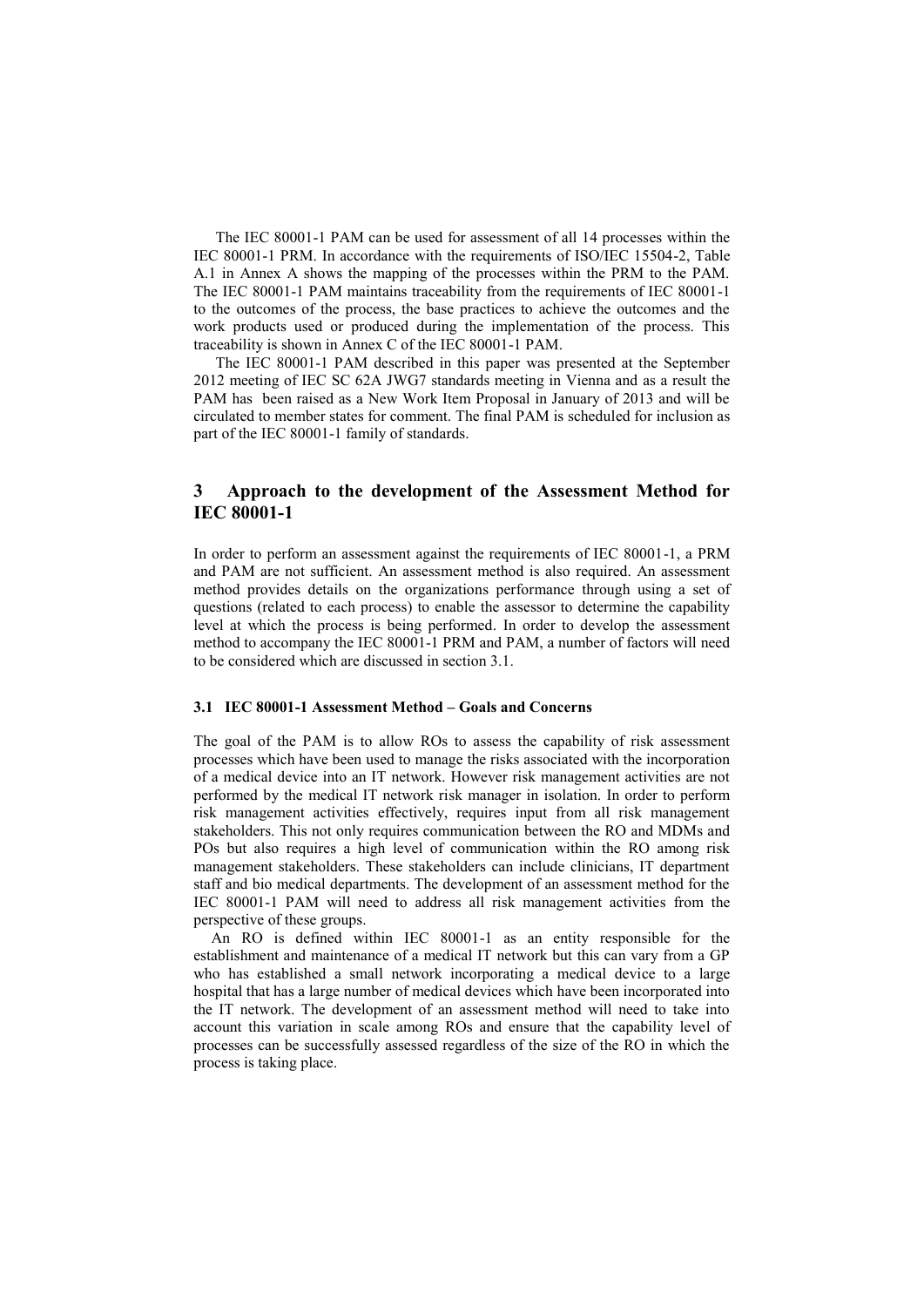During the development of the assessment method, consideration must also be given to the fact that the standard requires that an appropriately qualified medical IT network risk manager is appointed. In practice due to resource constraints and due to the variations in scale in the RO, the medical IT network risk manager may not be fully versed in the performance of risk management activities. The assessment method will need to ensure that capability levels can be accurately measured through self-assessment and that where opportunities for improvement are identified, that recommendations can provided for process improvement and commonly understood capability levels can be communicated to risk management stakeholders regardless of the experience level of medical IT network risk manager. In addition given these resource constraints, the assessment method will need to be a light weight method, not in terms of reduced number of processes from the PRM but in terms of resource usage, in order not to place additional burden on staff during the performance of the assessment.

In order to inform the development of the assessment method and to address these concerns, sections 3.2, 3.3 and 3.4 present the development of the assessment method which centers on a review of both standards for assessment methods of related assessment methods in the area of medical device development, Service Management and Risk Management.

#### **3.2 Process Assessment Standards**

In order to inform the development of the assessment method, a review of the standards related to the performance of an assessment has been conducted. These standards provide a standardized approach to the performance of an assessment and will ensure that capability levels can be understood and communicated. This standardized approach will also help to inform how the assessment method can be scaled to accommodate assessment of HDOs of varying sizes. The standards which have been reviewed are ISO/IEC 15504-2 [\[4\]](#page-10-3) and ISO/IEC 15504-3 [\[17\]](#page-11-8). A review of the requirements of the Appraisal Requirements for  $CMMI^{\otimes}$  Version 1.3 (ARC) [\[18\]](#page-11-9) and the Standard CMMI Appraisal Method for Process Improvement (SCAMPI), Version 1.3 [\[19\]](#page-11-10) was also undertaken and is discussed in this section.

Clause 4 of ISO/IEC 15504-2 sets out the requirements for performing an assessment and ensures that the output of the assessment is self-consistent and also ensures that evidence is given to substantiate any ratings that are given during the assessment. This standard requires that assessments are documented and that the documentation process is sufficient to meet the scope of the assessment. This standard requires that the documented process contains as a minimum the following activities – the assessment should be planned, the required data should be collected and validated and on the basis of the validated data, a process attribute rating should be assigned for each process which should then be reported to the assessment sponsor. ISO/IEC 15504-2 also defines the roles and responsibilities of the assessment sponsor, the competent assessor and the assessor. The requirements for defining the initial assessment input and the requirements for recording the assessment output are also discussed within this standard.

ISO/IEC 15504-3 provides guidance on performing an assessment. This standard builds on the requirements expressed in ISO/IEC 15504-2 in terms of assessments and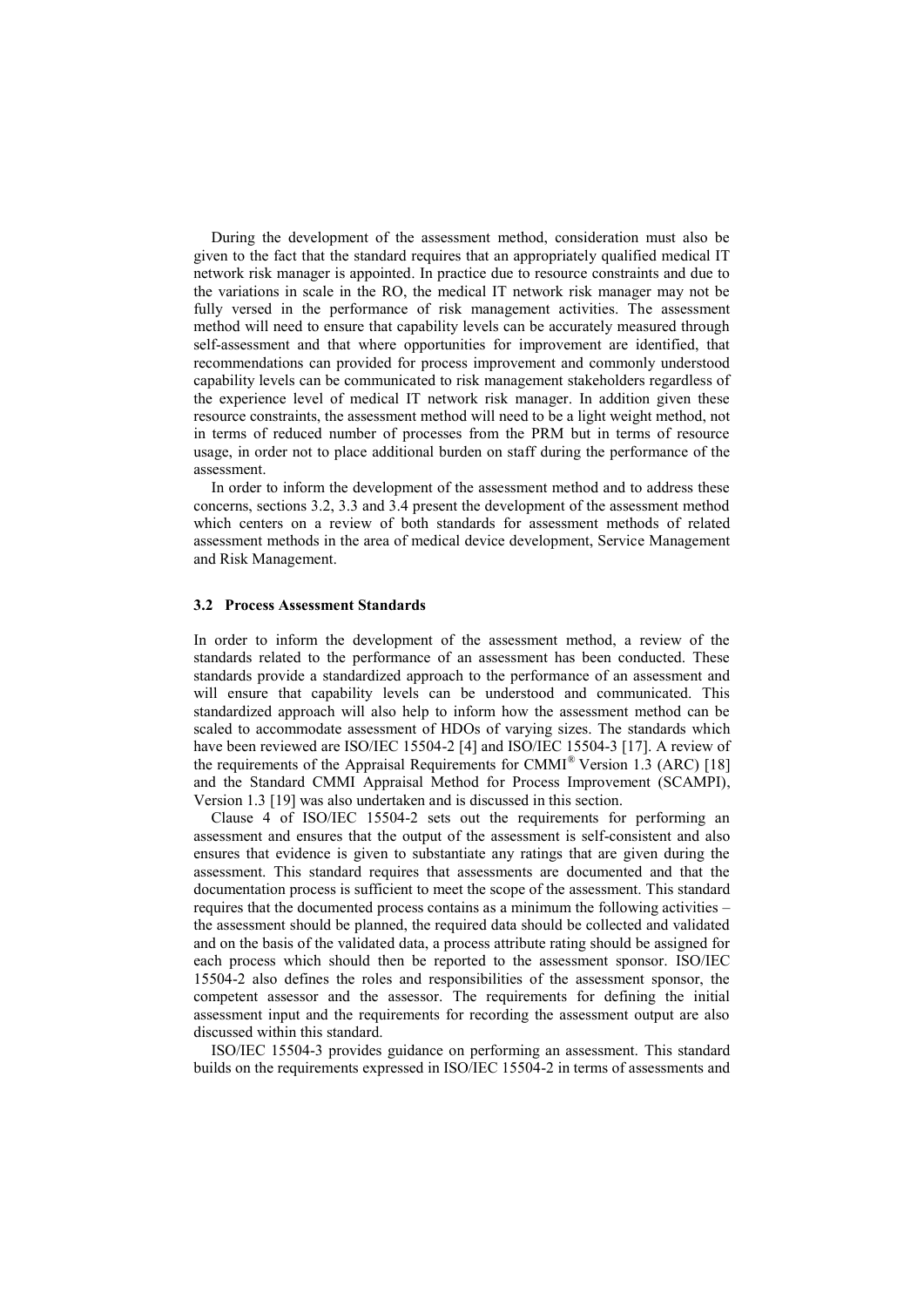provides additional guidance on the use of tools in performing an assessment, competency of the assessment team and assessment approaches. This standard also outlines success factors for process assessment. In developing the assessment method for IEC 80001-1 these success factors will need to be taken into account and be incorporated into the assessment method. The planning, data collection and validation, the process attribute rating and reporting are discussed in detail as are the roles and responsibilities of those involved in the assessment.

Appraisal Requirements for CMMI (ARC) defines the requirements for appraisal or assessment methods and is intended for use not only with CMMI but also can be used for assessment of other reference models. ARC defines 3 separate classes of appraisal which are based on the degree of rigor of the assessment with the appraisal classes being Class A, B and C with Class A being the most rigorous. ARC provides high level guidance for developers of appraisal methods and discusses the benefits and features of CMMI Appraisal Methods. Requirements for CMMI Appraisal Method Class Structure are also discussed with classes being differentiated on the basis of the types of objective evidence gathered, the ratings generated, the organisational unit coverage required and the requirements of the appraisal team leader. The requirements for CMMI appraisal methods are also discussed and it is these requirements which will be reviewed for applicability to IEC 80001-1.These requirements include documentation requirements, planning and preparation requirements prior to the appraisal, the rating generated during the appraisal and requirements for the communication of this rating. Our research focuses on requirements for a Class C appraisal as this is the most lightweight appraisal approach..

As with ARC, our review of SCAMPI will focus on Class C [\[20\]](#page-11-11). Requirements for SCAMPI appraisal, as with ARC, focus on the planning and preparation of an appraisal, the conducting of the appraisal and the reporting of the results. These requirements will also be considered for their applicability in the development of the assessment method for IEC 80001-1.

The review of process assessment standards in combination with a review of available assessment methods as detailed in section 3.3 forms the basis of the development of the assessment method. Using these standards as a foundation for the development of the assessment method will address a number of the concerns which were highlighted in section 3.1. Basing the assessment method on these standards will facilitate a common understanding of capability levels as expressed in these standards. This common understanding can be used as the basis for fostering communication among various risk management stakeholders. The issue of scaling the method for assessment of HDOs of various sizes is not addressed in these standards but will be addressed during the validation of the assessment method and will form part of the future work of this research. The following section of this paper will discuss other assessment methods that will be reviewed to inform the development of the IEC 80001-1 assessment method and review both general assessment methods and those which are used in the medical device domain.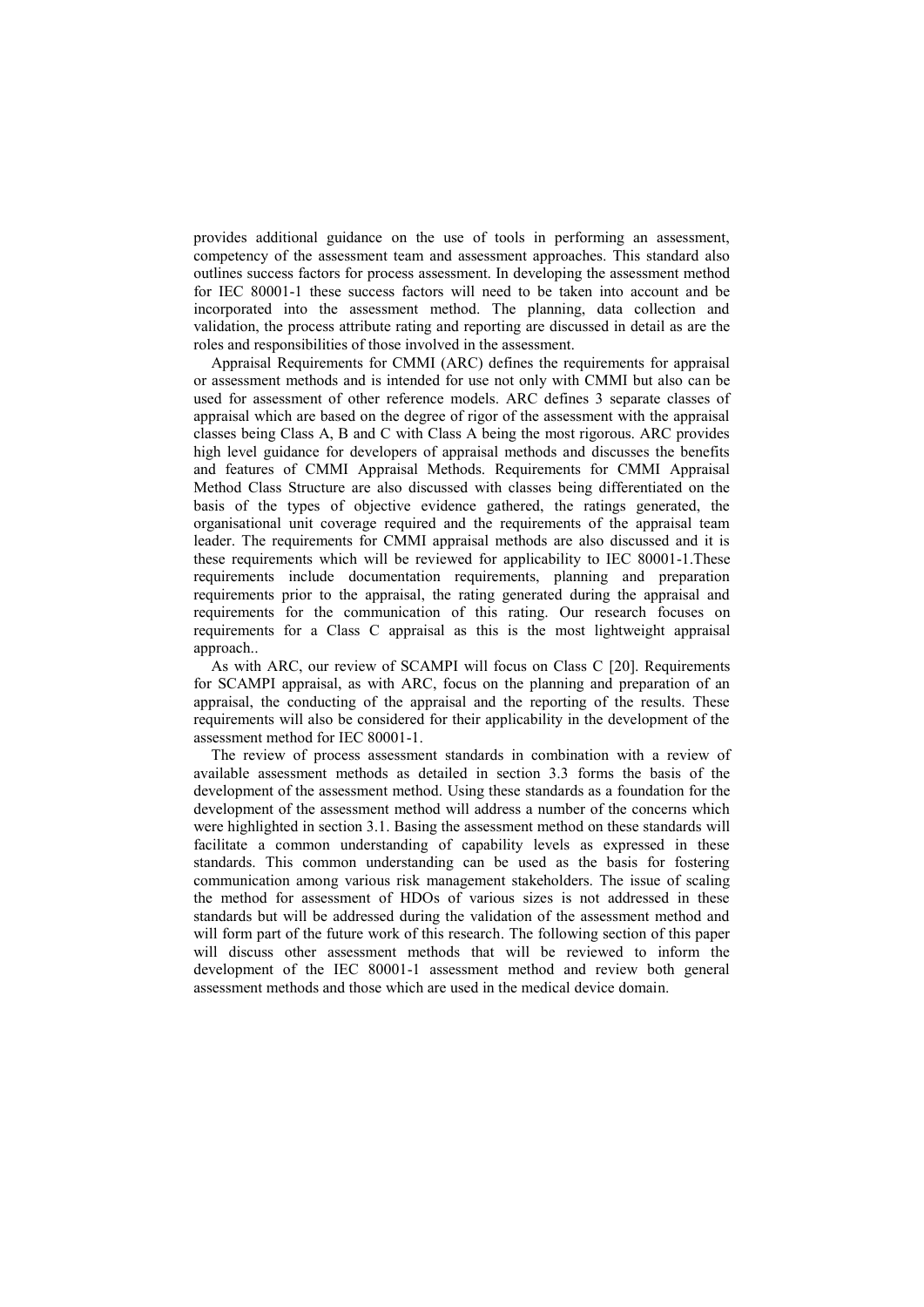#### **3.3 Review of Assessment Methods**

To further inform the development of the assessment method, a review of other available assessment methods will be undertaken. This review will focus on assessment methods which have been developed for the assessment of the capability of processes for developing medical device software. A review of assessment methods for standards similar to IEC 80001-1 will focus on the TIPA assessment method. As a lightweight assessment method is required for IEC 80001-1, our research will focus on lightweight assessment methods. The review will focus on a lightweight assessment method based on ISO/IEC 15504, Rapid Assessment for Process Improvement in software Development (RAPID) [\[21\]](#page-11-12), and a similar lightweight method based on CMMI, Express Process Appraisal method (EPA) [\[22\]](#page-11-13). Two additional assessment methods will also be reviewed in depth – TIPA: an ISO/IEC 15504 compliant assessment method to assess against ITIL and ISO/IEC 20000. These are standards which have been identified as being similar to IEC 80001- 1. The review will also study the Med-Adept [\[23\]](#page-11-14) method for assessment of medical device software development processes. As development of the assessment method progresses, other assessment methods may also be reviewed in addition to those mentioned in this paper. Figure 2 shows the standards discussed in section 3.2 and the assessment methods which will inform the development of the IEC 80001-1 assessment method.



**Fig. 2.** Approach to the Development of IEC 80001-1 Assessment Method

This section provides a brief description of each assessment method and the reason for the review of each method in terms of its applicability to IEC 80001-1 and its ability to inform the development of the assessment method for IEC 80001-1. *Rapid Assessment for Process Improvement in Software Development (RAPID)*

RAPID is a lightweight ISO/IEC 15504 compliant assessment method with a limited scope of 8 processes. This assessment method has been chosen for review due to its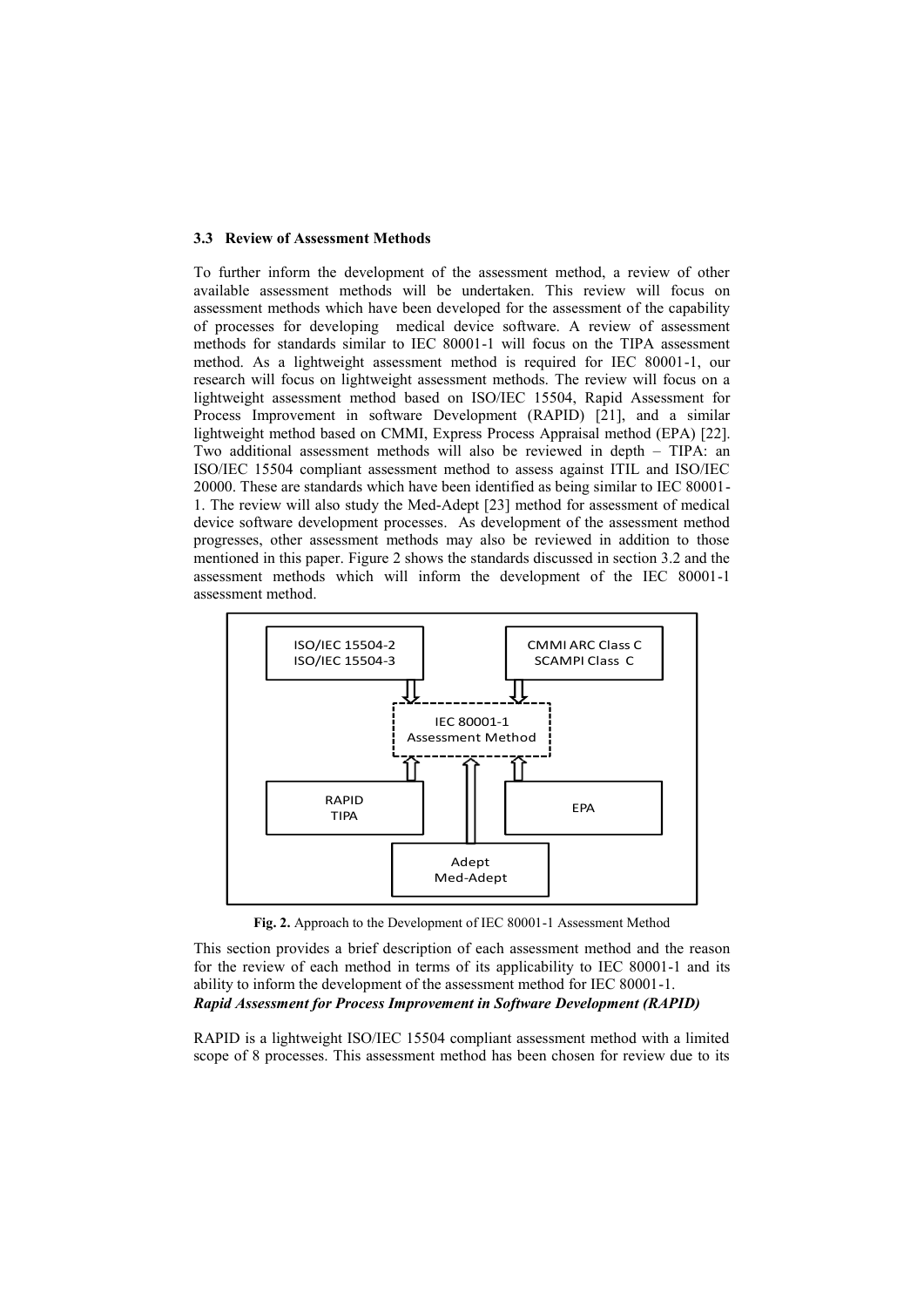compliance with ISO/IEC 15504 (the PRM and PAM which have been developed for assessment of IEC 80001-1 are also compliant with ISO/IEC 15504) and due to the inclusion of the risk management process within the 8 processes which have been selected for assessment.

The RAPID assessment instrument contains a comprehensive set of 210 questions which will be reviewed focusing on the questions related to the risk management process. As a lightweight assessment method, the RAPID method requires two assessors in order to perform the assessment. The key focus of the RAPID assessment is to identify the strengths of the organisation and also to identify risks and improvement opportunities.

### *Express Process Appraisal (EPA)*

The EPA method was developed in 2003. EPA is aimed at small to medium enterprises and focuses on foundational processes that will bring the most benefit to these organisations and reduce the scope of CMMI. EPA is based on 6 processes of the continuous representation of CMMI.

EPA does not provide a rating. EPA is aimed at organisations that have little or no experience of software process improvement programs. EPA has been chosen for review due to the fact that it is aimed at organisations lacking in experience of process improvement programs. This is a concern in the development of the assessment method. As IEC 80001-1 is aimed at ROs, these organisations will generally not have had experience of process improvement programs so the assessment method will need to address this issue. EPA has also been chosen for review as it forms the basis of the Adept [\[24\]](#page-11-15) and Med Adept assessment methods which are discussed in the following section.

### *Adept and Med Adept*

Adept which was developed on 2007, is based on EPA, however, Adept extends the processes contained in EPA to include 11 processes, with 4 processes being mandatory and the remaining 8 being optional. Adept is based on ISO/IEC 15504 and CMMI processes.

Med-Adept is based on the Adept assessment method. The Med-Adept method provides a method for assessment of processes which are deemed applicable for medical device software development both for those currently producing medical device software and those who wish to become medical device software developers. Med-Adept method provides coverage of 11 CMMI process areas, 12 ISO/IEC 15504- 5 and 11 AAMI/IEC 62304 processes. The Med-Adept process also includes the Risk Management process. Med-Adept will be reviewed due to its inclusion of the risk management process which is based on the risk management processes contained in IEC 62304:2006 Medical device software - Software life cycle processes [\[25\]](#page-11-16) combined with the risk management process areas from CMMI and ISO/IEC 15504. Risk management processes within IEC 62304 are based on ISO 14971 [\[26\]](#page-11-17) which is closely aligned with IEC 80001-1.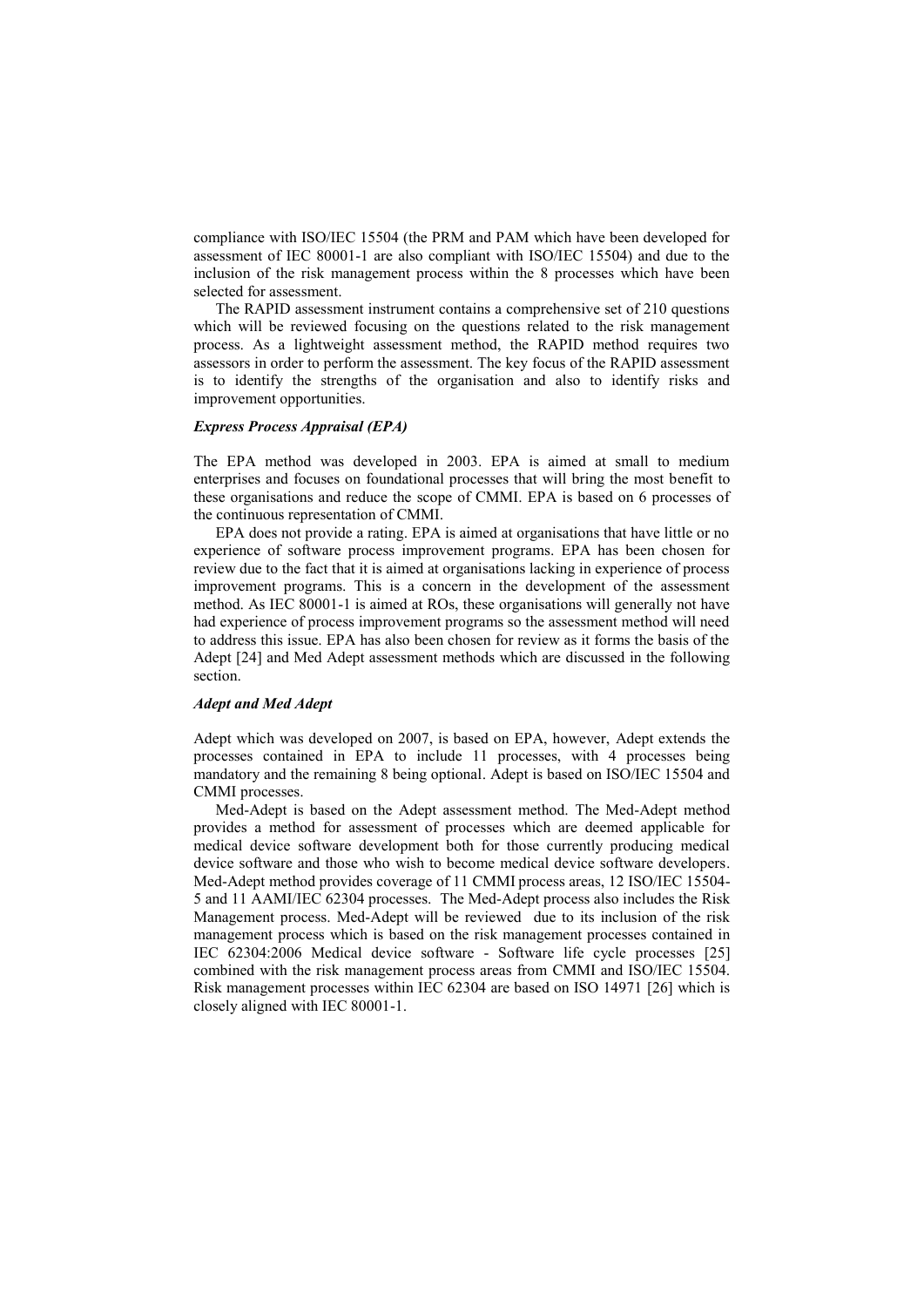#### *Tudor IT Service Management Process Assessment (TIPA)*

The TIPA assessment method allows for assessment against two standards which are similar to IEC 80001-1 – ISO/IEC 20000 and ITIL. These standards take a life cycle approach to Service Management. Due to the lifecycle nature of ISO/IEC 20000, it is reviewed in Annex D of IEC 80001-1 for its ability to meet the requirements of IEC 80001-1. While TIPA is not a lightweight assessment method, its assessment of standards which are similar to IEC 80001-1 and the involvement of multiple stakeholders in the Service Management process makes it relevant for inclusion as part of this review of assessment methods.

The TIPA assessment method approaches the assessment through 6 main phases – Definition, Preparation, Assessment, Analysis, Results Presentation and Closure. Each of these phases will be reviewed in detail to assess if the outlined approach is suitable for assessment of IEC 80001-1.

The results from the review of each of the models will inform the development of the assessment method for IEC 80001-1.

#### **3.5 Validation of the IEC 80001-1 Assessment Method**

The assessment method is being developed based on the approach outlined in the previous sections of this paper. The assessment method will be validated in a hospital context. The assessment method will be used to assess the capabilities of risk management processes. For validation, we will use a previously implemented medical device network project which took place in the Intensive Care Unit of the hospital as a case study against which the assessment method will be applied. This was a large scale project incorporating a large number of medical devices and will simulate a large scale project in a HDO. The assessment method will also be validated using data from a smaller scale implementation project which took place in a clinic within the hospital. This will simulate a small scale implementation and will allow validation to take place to ensure that the assessment method can be scaled for use in smaller scale HDOs.

## **4 Conclusion and Future Work**

In order to allow HDOs to be assessed against IEC 80001-1, a PRM, PAM and assessment method is required. Research to date has focused on the development of the PRM and PAM for IEC 80001-1. The PAM for IEC 80001-1 has been raised as a New Work Item Proposal in January 2013 and will be subject to comments from member states. The PAM will be updated and validated on the basis of these comments. A trial of the final PAM will take place in a large hospital environments in both the US and Ireland.

Future work will focus on the development and validation of the IEC 80001-1 assessment method. The assessment method will be developed in accordance with the approach described in this paper and will allow for an assessment against IEC 80001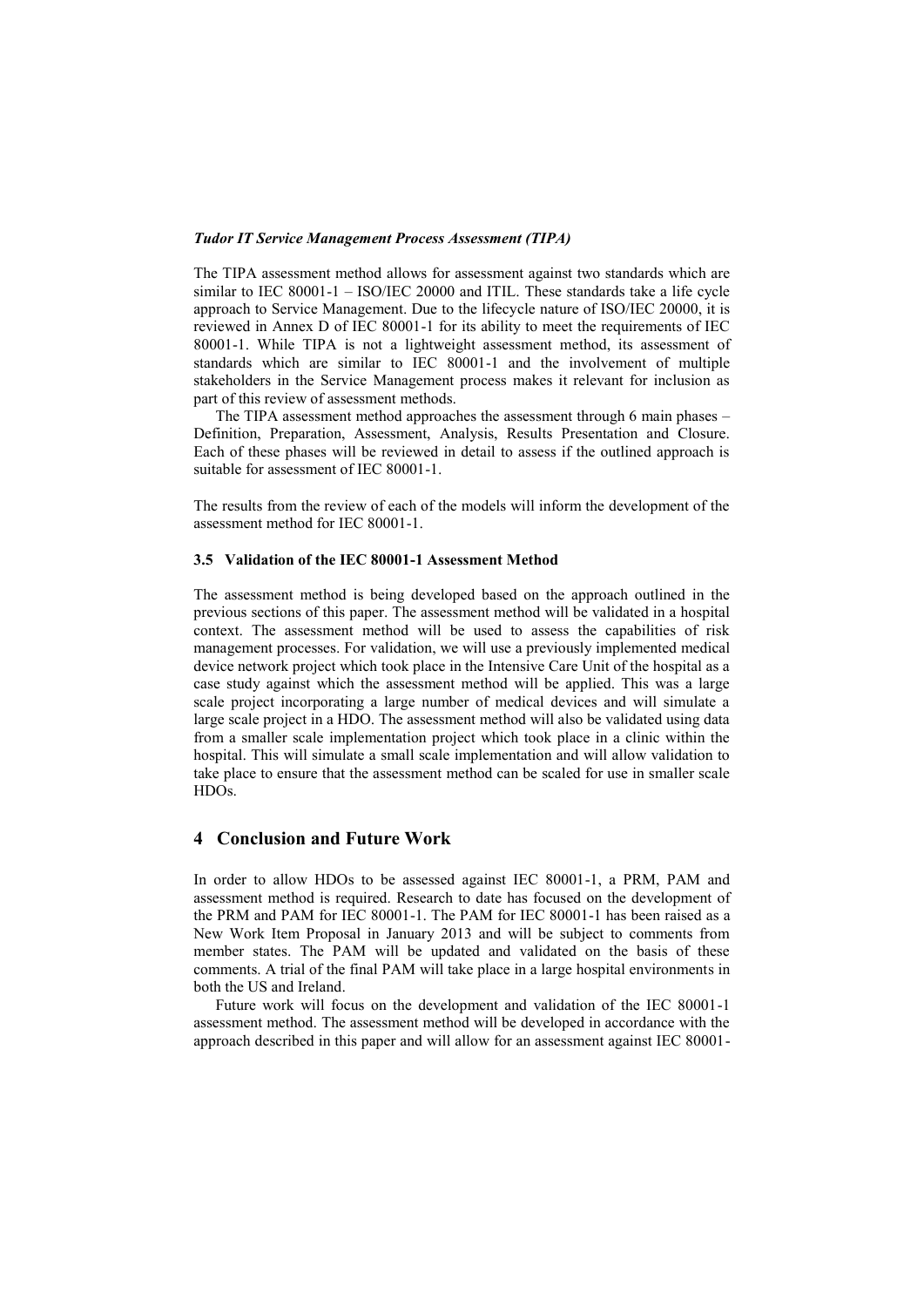1 to take place. This assessment method will accompany the IEC 80001-1 PAM which is scheduled for inclusion in the IEC 80001-1 family of standards.

Having an assessment method for IEC 80001-1 will allow HDOs regardless of size to assess the capability of risk management process for the incorporation of medical devices onto an IT network. These capability levels can then be used as a basis for process improvement which will allow risk management activities to be performed more efficiently and will allow the benefits of networked medical devices to be realized while ensuring that the intended outcome for the patient is achieved while ensuring the safety or the patient.

**Acknowledgments.** This research is supported by the Science Foundation Ireland (SFI) Stokes Lectureship Programme, grant number 07/SK/I1299, the SFI Principal Investigator Programme, grant number 08/IN.1/I2030 (the funding of this project was awarded by Science Foundation Ireland under a co-funding initiative by the Irish Government and European Regional Development Fund), and supported in part by Lero - the Irish Software Engineering Research Centre (http://www.lero.ie) grant 10/CE/I1855.

ITIL® is a registered trade mark of the Cabinet Office.

TIPA® is a Registered Trade Mark of the CRP Henri Tudor.

## **References**

- <span id="page-10-0"></span>[1] *Guidance for Industry - Cybersecurity for Networked Medical Devices Containing Off-the-Shelf (OTS) Software,* Food and Drug Administration, 2005.
- <span id="page-10-1"></span>[2] IEC, "IEC 80001-1 - Application of Risk Management for IT-Networks incorporating Medical Devices - Part 1: Roles, responsibilities and activities," ed. Geneva, Switzerland: International Electrotechnical Commission, 2010.
- <span id="page-10-2"></span>[3] T. Cooper*, et al.*, *Getting Started with IEC 80001: Essential Information for Healthcare Providers Managing Medical IT-Networks*: AAMI, 2011.
- <span id="page-10-3"></span>[4] ISO/IEC, "ISO/IEC 15504-2:2003 - Software engineering — Process assessment — Part 2: Performing an assessment," ed. Geneva, Switzerland, 2003.
- <span id="page-10-4"></span>[5] ISO/IEC, "ISO/IEC 15504-5:2012 Information technology -- Process assessment -- Part 5: An exemplar software life cycle process assessment model," ed. Geneva,Switzerland, 2012.
- <span id="page-10-5"></span>[6] ISO/IEC, "ISO/IEC 12207:2008 - System and Software Engineering - Software Life Cycle Processes," ed. Geneva, Switzerland, 2008.
- <span id="page-10-6"></span>[7] ISO/IEC, "ISO/IEC 20000-1:2011 - Information technology —Service management Part 1: Service management system requirements," ed. Geneva, Switzerland, 2011.
- <span id="page-10-7"></span>[8] ISO/IEC, "ISO/IEC 20000-2:2005 - Information technology -- Service management -- Part 2: Code of Practice," ed. Geneva, Switzerland, 2005.